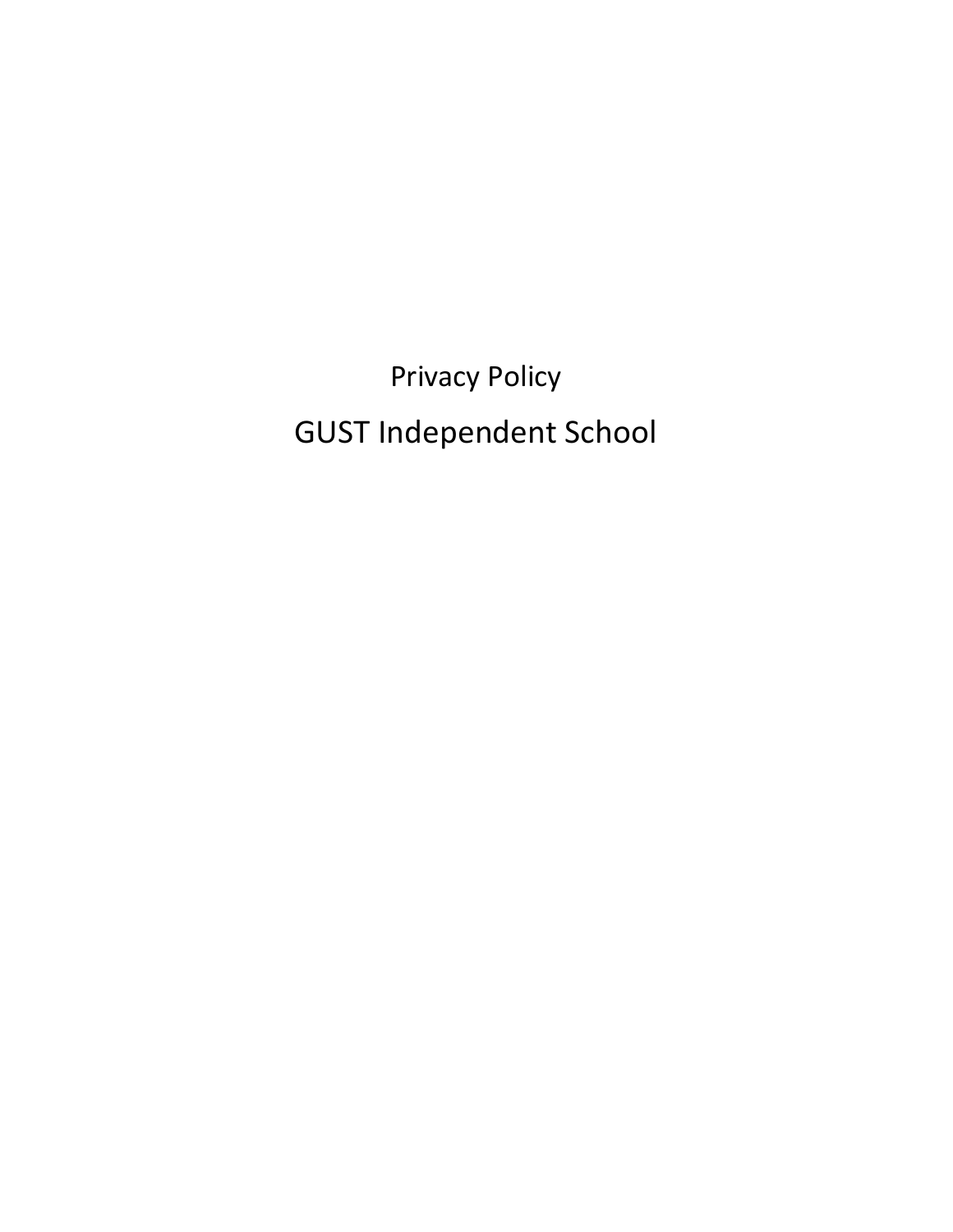GUST Independent School, Northumberland ("We") are committed to protecting and respecting your privacy.

This policy (together with our terms of use and any other documents referred to in it) sets out the basis on which any personal data we collect from you, or that you provide to us, will be processed by us. Please read the following carefully to understand our views and practices regarding your personal data and how we will treat it. By visiting this website, you are accepting and consenting to the practices described in this policy.

For the purpose of the General Data Protection Regulation 2018, the data controller is GUST Independent School, Northumberland of Haldane Road, Ashington NE63 8SF, a charity registered with the Charity Commission for England and Wales with registered number 1108544.

Our nominated representative for the purpose of the Act is Matthew Milliken.

#### INFORMATION WE COLLECT FROM YOU

We will collect and process the following data about you:

- Information you give us: This is information about you that you give us by filling in forms on the website [gustschool.com](http://www.gustschool.com/) or by corresponding with us by phone, e-mail or otherwise. It includes information you provide when you register to use the Site and when you report a problem with our site. The information you give us may include your name, address, e-mail address and phone number as well as preliminary information about your entry to the school (child(ren), name(s) and age(s), proposed term of entry etc.).
- Information we collect about you: This is information that we collect automatically about your visit during your time on the Site. It typically involves technical information and is often collected using small data files called "cookies". This information helps us to provide you with a good experience when you browse the Site and also to indicate where the Site requires improvement.

More information on how cookies work, which cookies we use and why can be accessed on request from [samantha.wells@gustschool.com.](mailto:samantha.wells@gustschool.com)

All telephone calls made to GUST Independent School are recorded for monitoring and safeguarding purposes.

Information we receive from other sources: This is information we receive about you if you use any of the other websites we operate or the other services we provide. In this case we will have informed you when we collected that data if we intend to share those data internally and combine it with data collected on this site. We will also have told you for what purpose we will share your data. This also includes information that we receive from business partners, sub-contractors in technical, advertising networks, analytics providers etc. We will notify you when we receive information about you from them and the purposes for which we intend to use that information.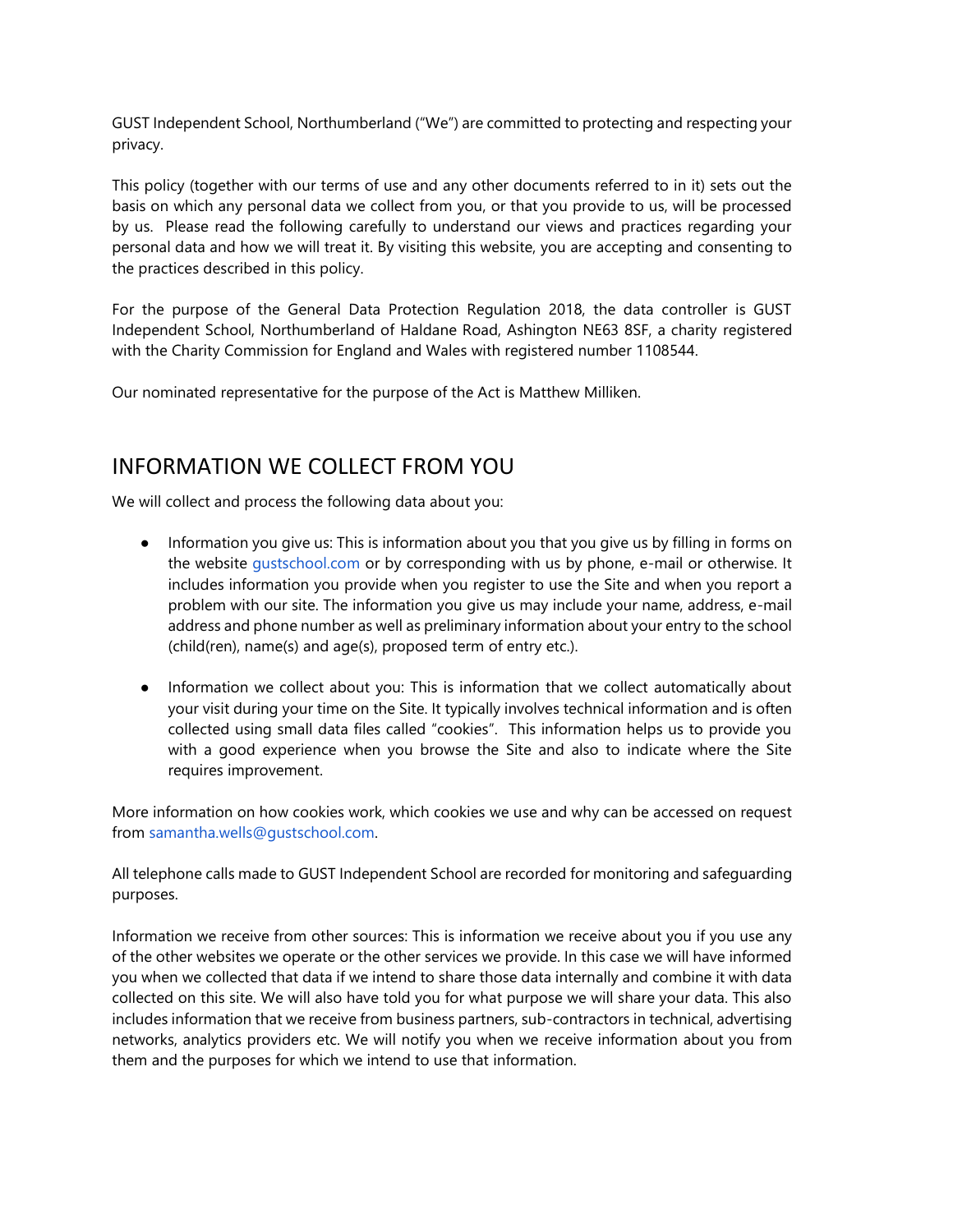# USES MADE OF THE INFORMATION

We use information held about you in the following ways:

- to carry out our obligations arising from any contracts entered into between you and us and to provide you with the information, products and services that you request from us;
- to provide you with information about other goods and services we offer that are similar to those that you have already purchased or enquired about, such contact will only be made by email or SMS, from which you can opt out at any time;
- to notify you about changes to our service;
- to administer the Site and for internal operations, including troubleshooting, data analysis, testing, research, statistical and survey purposes;
- to improve the Site to ensure that content is presented in the most effective manner for you and for your computer;
- to allow you to participate in interactive features of our service, when you choose to do so;
- as part of our efforts to keep the Site safe and secure;
- to measure or understand the effectiveness of advertising we serve to you and others, and to deliver relevant advertising to you;
- to comply with our record keeping and information storage obligations and policy;
- Information we receive from other sources. We will combine this information with information you give to us and information we collect about you. We will use this information and the combined information for the purposes set out above (depending on the types of information we receive).

## DISCLOSURE OF YOUR INFORMATION

We may share your personal information with:

Selected third parties including:

- business partners, suppliers and subcontractors for the performance of any contract we enter into with them or you;
- advertisers and advertising networks that require the data to select and serve relevant adverts to you and others. [We do not disclose information about identifiable individuals to our advertisers, but we will provide them with aggregate information about our users (for example, we may inform them that 500 men aged under 30 have clicked on their advertisement on any given day). We may also use such aggregate information to help advertisers reach the kind of audience they want to target (for example, women in SW1). We may make use of the personal data we have collected from you to enable us to comply with our advertisers' wishes by displaying their advertisement to that target audience];
- analytics and search engine providers that assist us in the improvement and optimisation of the Site.

We will disclose your personal information to third parties:

in the event that we sell or buy any business or assets, in which case we will disclose your personal data to the prospective seller or buyer of such business or assets;

if we or substantially all of our assets are acquired by a third party, in which case personal data held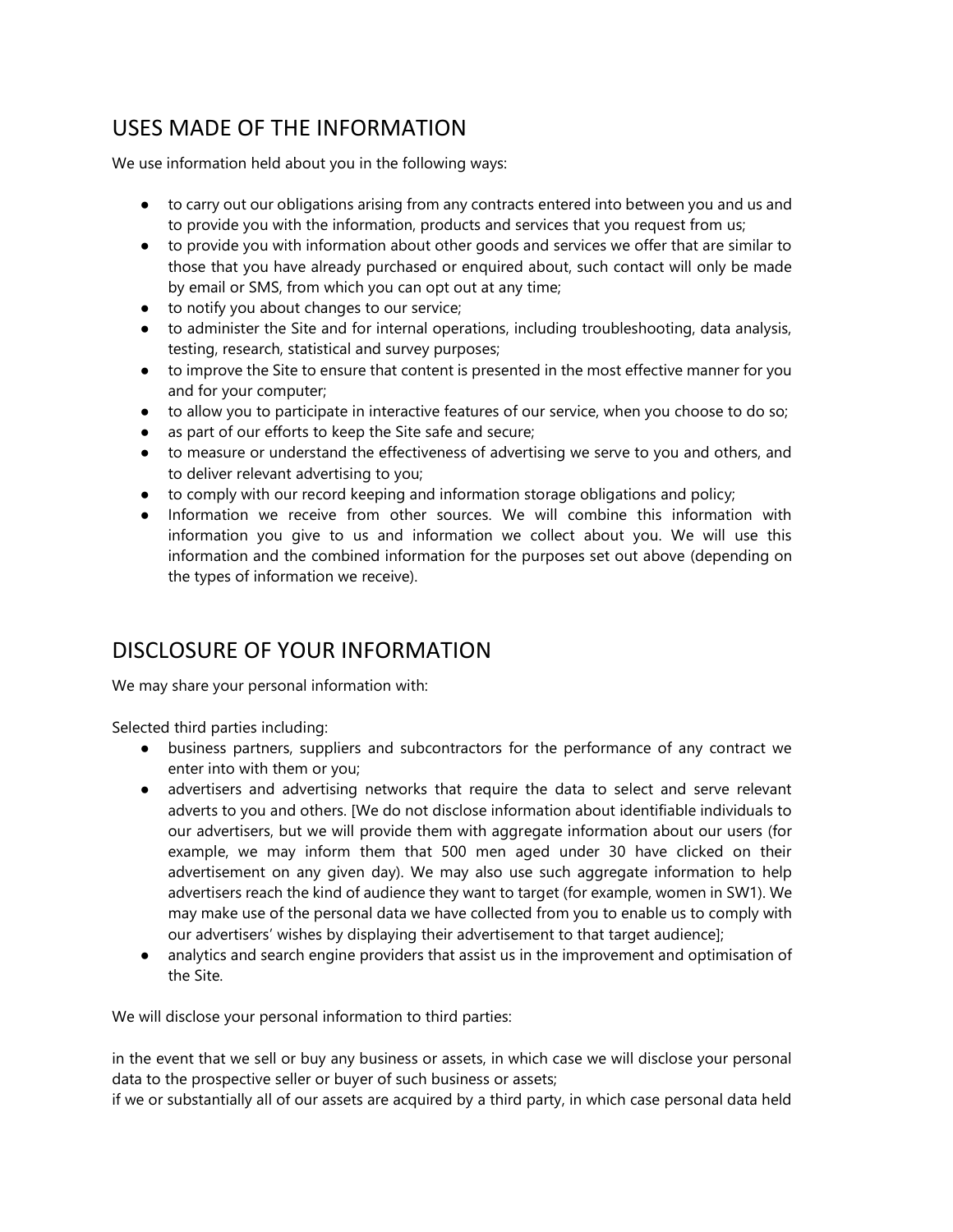by us about our pupils, parents and interested parents will be one of the transferred assets;

if we are under a duty to disclose or share your personal data in order to comply with any legal obligation, or in order to enforce or apply our terms of use and other agreements; or to protect our rights, property, or safety, or those of our parents, pupils, or others. No disclosure or transfer of your information will be to persons or entities outside of the European Economic Area (EEA).

#### WHERE WE STORE YOUR PERSONAL DATA

All information you provide to us is stored on our secure servers within the EEA in accordance with our data retention policy and we will take reasonable steps to protect your information in accordance with this policy, including without limitation:

- installing a secure firewall;
- using antivirus protection software;
- encrypting data;
- carrying out regular backups.

Where we have given you (or where you have chosen) a password which enables you to access certain parts of the Site, you are responsible for keeping this password confidential. We ask you not to share a password with anyone.

Unfortunately, the transmission of information via the internet is not completely secure. Although we will do our best to protect your personal data, we cannot guarantee the security of your data transmitted to the Site: any transmission is at your own risk. Once we have received your information, we will use strict procedures and security features to try to prevent unauthorised access.

## YOUR RIGHTS

You have the following rights under law in respect of your personal information:

- the right to be informed about the collection and use of your personal information;
- the right of access to your information to verify the legality of our use of it;
- the right to request that inaccurate or incomplete information about you is rectified;
- the right to request the deletion or removal of your information where there is no further reason for us to use it (such as you have withdrawn your consent or we no longer provide your children with education);
- the right to restrict the use of your information;
- the right to obtain and reuse the information that we have about you for your own purposes;
- the right to object to certain uses (such as for marketing purposes); and
- the right not to be subject to a decision that has a legal effect on you that has been based on an automated decision.

Should you wish to exercise any of these rights, you may do so at any time by writing to us at the address given below.

If you feel that your rights have been breached in any way, you should contact Matthew Milliken at